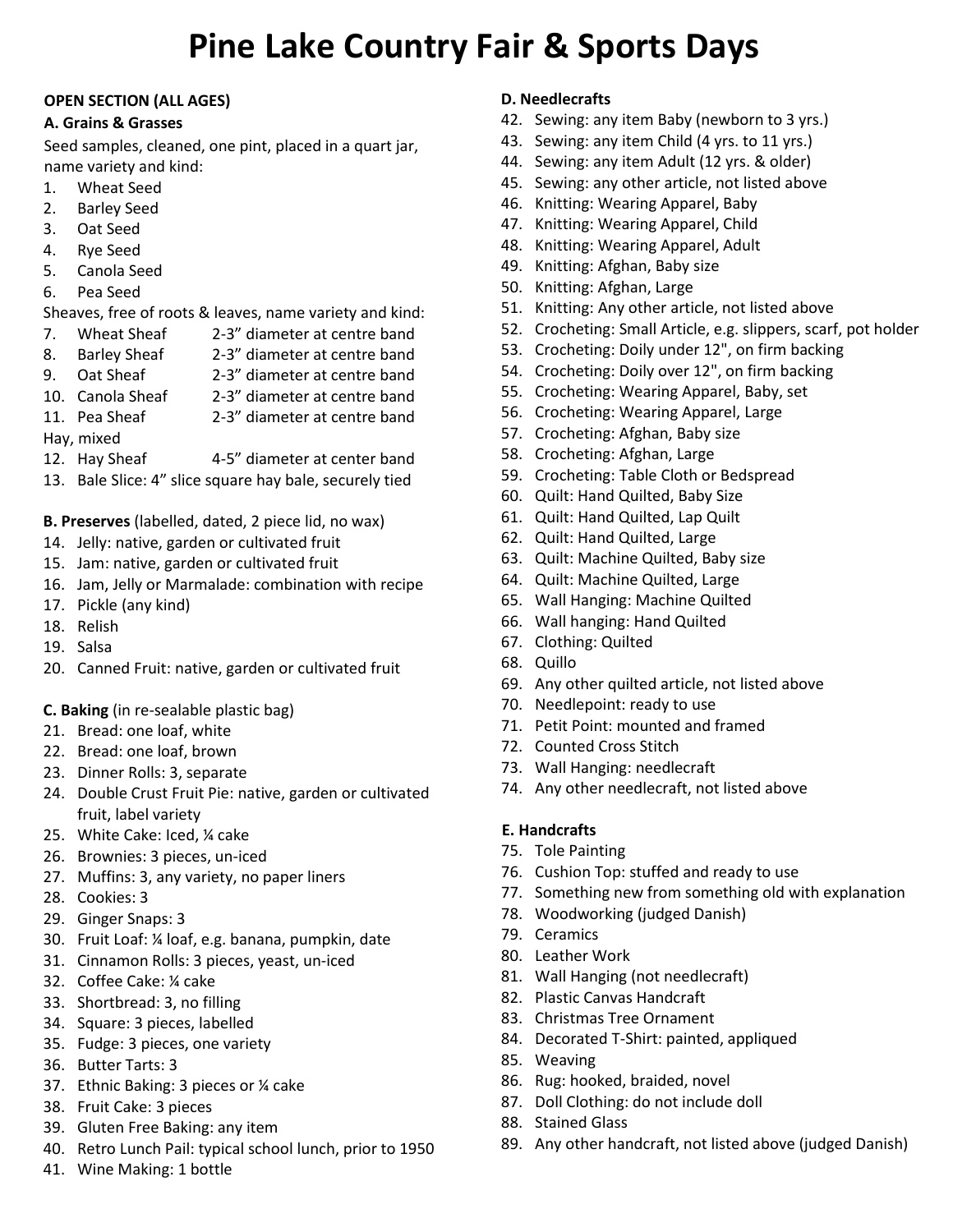# **Pine Lake Country Fair & Sports Days**

#### **F. Art & Calligraphy**

- Art: any subject, framed and/or ready to hang
- 90. Pen or Ink
- 91. Pencil or Colored Pencil
- 92. Oil
- 93. Acrylic
- 94. Watercolor
- 95. Calligraphy: Poem or Verse
- 96. Calligraphy: Greeting Card
- 97. Scrapbooking: Single Page
- 98. Scrapbooking: Greeting Card

#### **G. Photography**

Coloured prints: mounted on construction paper, with border. Enlargements, mounted or matted (not framed). Do NOT caption photos, use exhibitor tag if necessary

- 99. Landscape Print
- 100. Landscape Enlargement
- 101. Skyscape Print
- 102. Skyscape Enlargement
- 103. Waterscape Print
- 104. Waterscape Enlargement
- 105. Animal Print
- 106. Animal Enlargement
- 107. People Print
- 108. People Enlargement
- 109. Flowers Print
- 110. Flowers Enlargement
- 111. Children Print
- 112. Children Enlargement
- 113. Food Print
- 114. Food Enlargement
- 115. Fair Theme Print
- 116. Fair Theme Enlargement
- 117. Photographer's Choice Print
- 118. Photographer's Choice Enlargement
- 119. Series, 2-4 Photos telling a Story, as one display
- 120. Series, 4 seasons, as one display
- Black & White Section
- 121. Black & White Print
- 122. Black & White Enlargement
- 123. Nostalgic look at the past: enter your favourite photo taken prior to 1960

#### **H. Flowers, Vegetables & Fruits**

- 124. Roses: 1-3
- 125. Rose in a bowl
- 126. Dahlia: 1 Stem
- 127. Snapdragons: 3 spikes, any color
- 128. Sweet Peas: 6, one color
- 129. Pansies: 4
- 130. Marigold: French, 4
- 131. Marigold: African, 4
- 132. Petunias: 4 blooms, single
- 133. Petunias: 4 blooms, double
- 134. Gladiolas: 1 spike
- 135. Carnations: 3, any colour
- 136. Vase of Perennials
- 137. Vase of Lilies
- 138. **SPECIAL AWARD CLASS:** Cup & Saucer Arrangement with fresh flowers, any colour. No larger than 8" any direction (Awarded by Crossroads Ag Society)
- 139. Table Arrangement: dressed both sides
- 140. Table Arrangement: unusual container
- 141. Table Arrangement: miniature, max. 4" diameter
- 142. Dried Flower Arrangement
- 143. Vegetable Collection: min. 5 different, named
- 144. Fresh Herbs: min. 3 different, named
- 145. Salad Bowl Collection: whole vegetables in bowl
- 146. Apples: eating or cooking, stems on, named, larger than 5 cm, 5 apples
- 147. Crab Apples: eating or cooking, stems on, named, less than 5 cm, 10 apples
- 148. Any other home grown fruit: 10 pieces, not above
- 149. Houseplant Foliage: name plant variety if possible
- 150. Houseplant Flowering: name plant variety if possible
- 151. African Violets

#### **GOLDEN AGE SECTION (65 & OLDER)**

#### **I. Miscellaneous Crafts**

- 152. Cushion Top: stuffed and ready to use
- 153. Wall Hanging: unframed, any kind, ready to hang
- 154. Quilt: any kind, small
- 155. Quilt: any kind, large
- 156. Crocheting: Small Article
- 157. Crocheting: Large Article
- 158. Knitting: Small Article
- 159. Knitting: Large Article
- 160. Woodcraft
- 161. Leathercraft
- 162. Stuffed Toy
- 163. Any other craft not above
- 164. Something new from something old with explanation

#### **CHILDREN'S SECTION**

- **J. Pee Wee (5 & under)**
- 165. Drawing: max. 12" x 18"
- 166. Vegetable Creation
- 167. Plasticine or Playdough Creation
- 168. Photography: print, mounted, photographer's choice
- 169. Lego: creation (not from kit), max. 18" x 18"
- 170. Lego: built from kit (using instructions) max. 18"x18"
- 171. Finger Painting
- 172. Any other craft